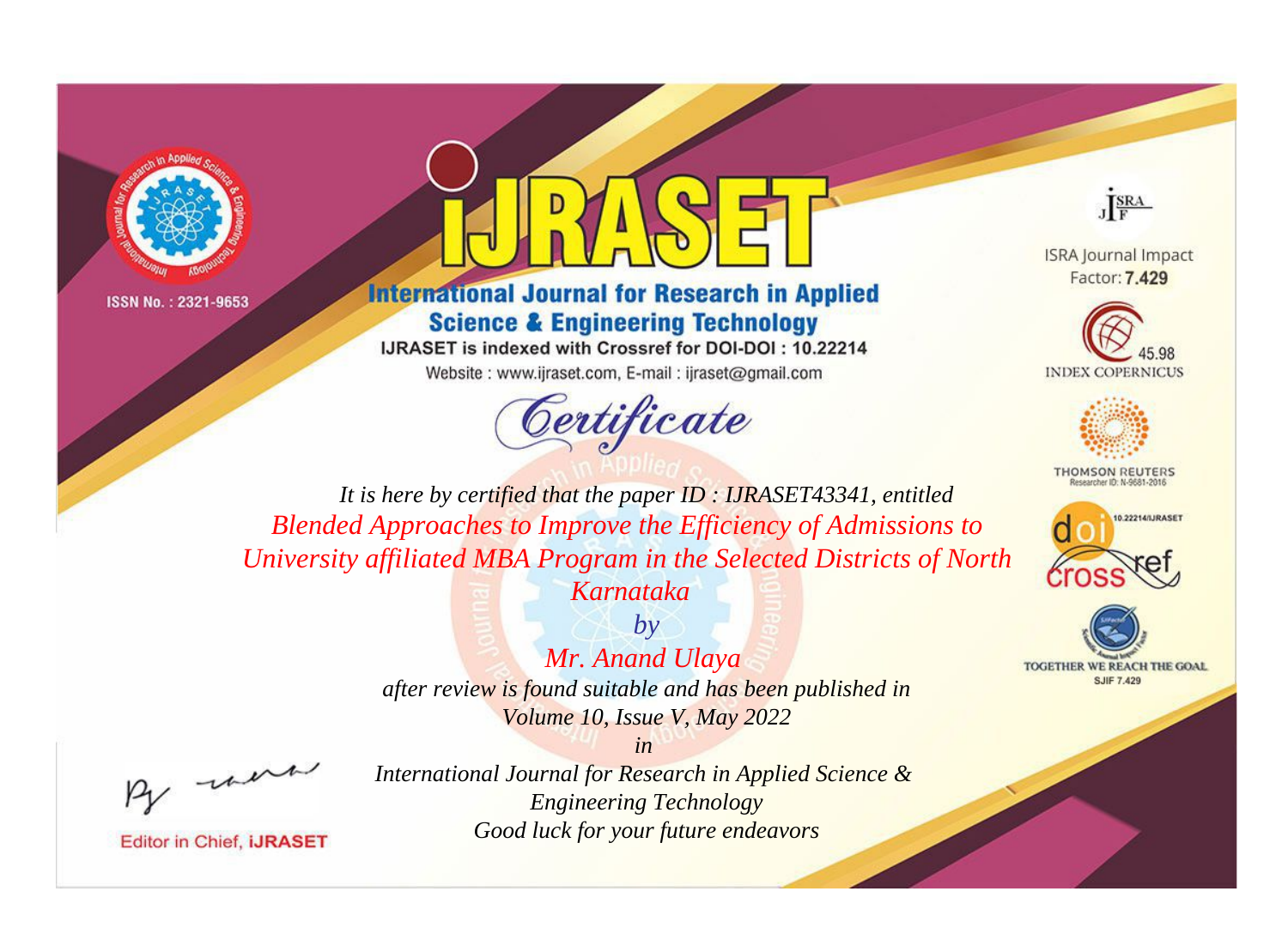

ISSN No.: 2321-9653



## **International Journal for Research in Applied Science & Engineering Technology**

IJRASET is indexed with Crossref for DOI-DOI: 10.22214

Website: www.ijraset.com, E-mail: ijraset@gmail.com





**ISRA Journal Impact** Factor: 7.429





**THOMSON REUTERS** 



TOGETHER WE REACH THE GOAL **SJIF 7.429** 

*It is here by certified that the paper ID : IJRASET43341, entitled Blended Approaches to Improve the Efficiency of Admissions to University affiliated MBA Program in the Selected Districts of North* 

*Karnataka by*

*Dr. Pooja Ainapur after review is found suitable and has been published in Volume 10, Issue V, May 2022*

*in* 

, un

**Editor in Chief, IJRASET** 

*International Journal for Research in Applied Science & Engineering Technology Good luck for your future endeavors*